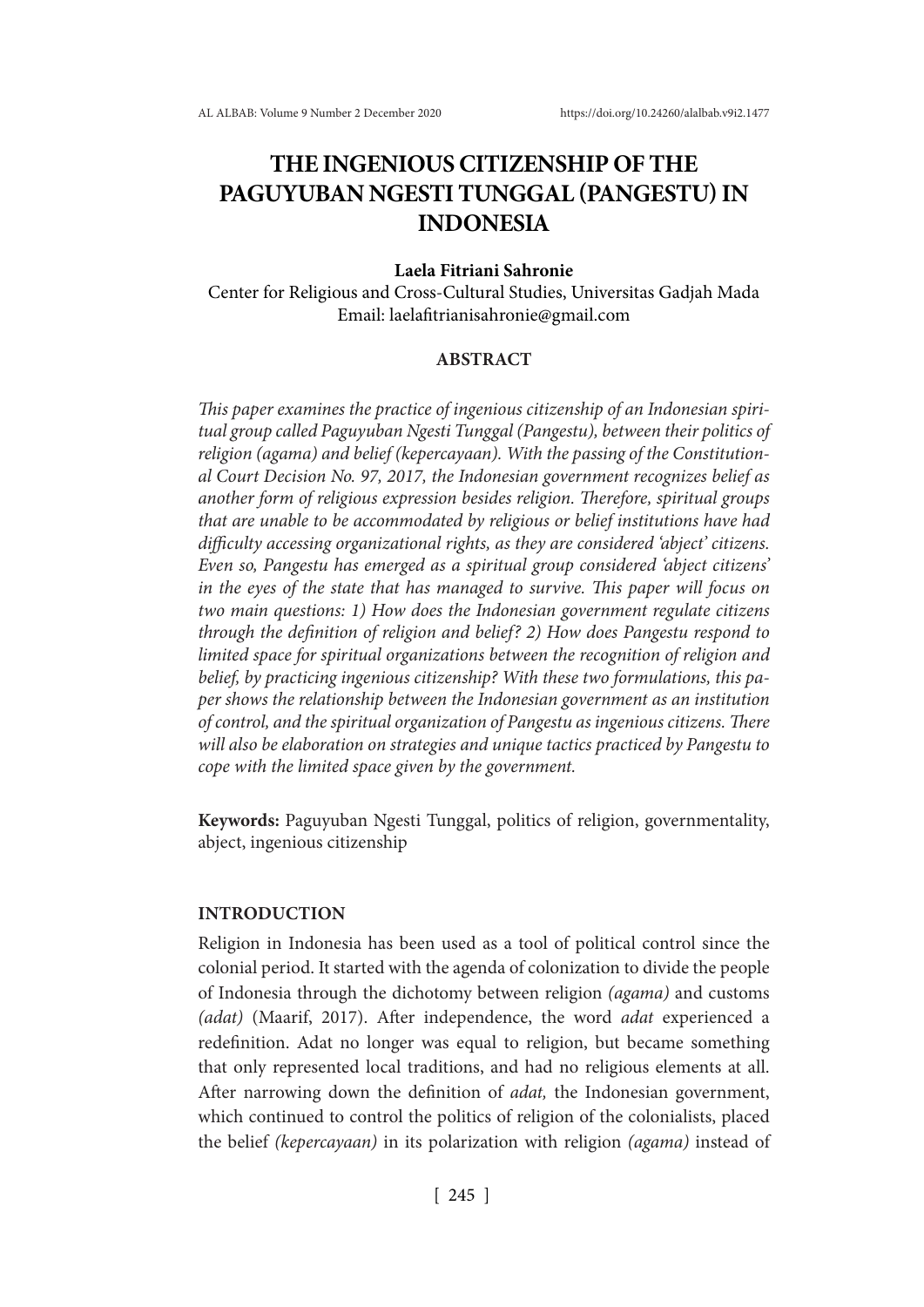*adat*. This is evidenced by the use of the term *agama* and *kepercayaan* in the 1945 Constitution as separate categories. Furthermore, to reinforce this polarization, TAP MPR IV/1978 in the GBHN emphasized the recognition of only five religions (Islam, Christianity, Catholicism, Hinduism, and Buddhism) as officially recognized religions in Indonesia (Sihombing, et al., 2008: 32). With the issuance of the MPR TAP above, religious groups and beliefs outside of these five official religions experienced discrimination in the service of citizenship administrative rights, such as the management of KTP (Indonesian ID card) and family cards.

In the same year, the government of Indonesia transferred the management of *aliran kepercayaan* from the Ministry of Religion to the Ministry of Education and Culture by Presidential Decree 40/1978 (Picard and Madinier, 2011: 15- 16). This decision indicated that *aliran kepercayaan* could not be part of *agama,* and the government did not give *penghayat kepercayaan* the same rights as those of an acknowledged religion. Previously in 1966, when there was a mass massacre of members and sympathizers of the Indonesian Communist Party (PKI), *aliran kepercayaan* also became victims because they were suspected of being affiliated with the PKI (Sihombing, et al., 2008: 30). As a result, massive numbers of *aliran kepercayaan* believers were forced to register themselves as adherents of one of the legal religions to save themselves.

In 2009, the central government which was initiated by the Ministry of Home Affairs, the Ministry of Education and Culture, and the Ministry of Culture and Tourism issued a Joint Decree (SKB) which recognizes and facilitates the fulfillment of the civil rights of *penghayat kepercayaan*, although they are still unable to formally state their beliefs on identity card (Maarif, 2017). Most recently, on November 7, 2017, the Constitutional Court issued a ruling supporting the fulfillment of the citizens' rights to *penghayat kepercayaan*  and acknowledging the equality of *aliran kepercayaan* and *agama.* Since then, *penghayat kepercayaan* have been able to include their belief status in the religious column of their KTP, which simplifies their registration process for marriage, school, employment, insurance and other government processes.

But unfortunately, the Constitutional Court's decision also caused new problems. After the recognition of equality between *agama* and *aliran kepercayaan*, the government made specific requirements and definitions for the recognition process of *aliran kepercayaan.* The requirements being: forming an organization and registering it with the Ministry of Education and Culture, Directorate of Belief to the Supreme God, with identity as an assembly or organization of *kepercayaan*. Before forming an organization, the community also needs to fulfill the essential characteristics of *aliran*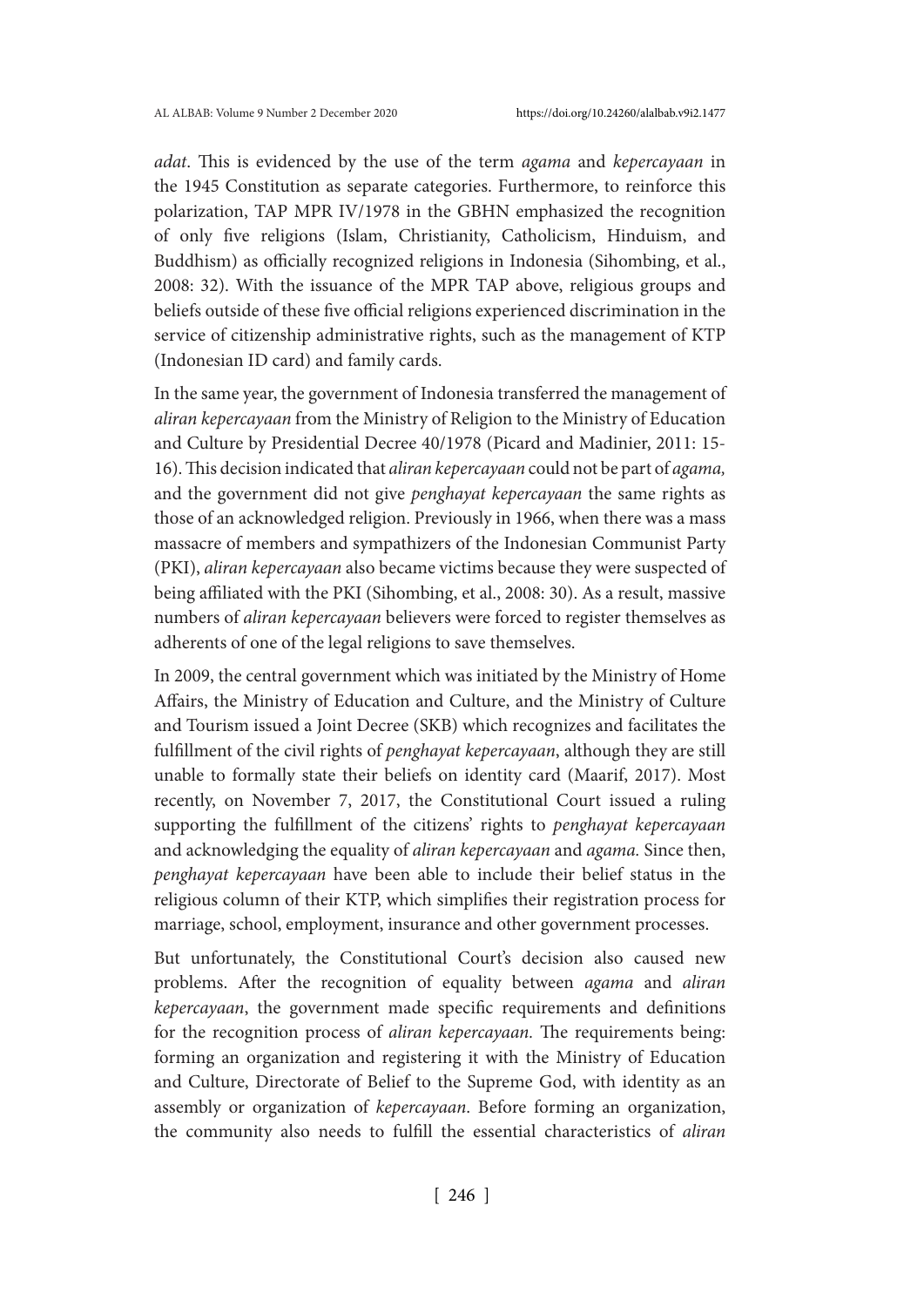*kepercayaan* set by the government. These characteristics include belief in one Almighty God, having prophetic or messianic concepts, scriptures, and more, which have been the typical characteristic of world religions. Such an adjustment process mentioned before is similar to what is described by Picard (1992), Asad (1993), Smith (1963), Geertz (1960) and Hefner (1993) that religion has pressed belief groups to conform to their identities.

Departing from the politics of religion and belief, this paper aims to state that the separation of *agama* (religion) and *kepercayaan* in Indonesia is a form of government control over citizens, which is then referred to as governmentality (Foucault, 2007). *Agama* and *kepercayaan* are considered as ideal scripts of religious expression of Indonesian citizens, which later on cause the exclusion of other expressions, including spirituality. Those groups of citizens with different forms of religiosity will have the lack of access to citizenship rights, become apolitical, and invisible, also called "abject" or "nonexistent citizens" (Lee, 2016).

Therefore, regarding the discussion of the abject and the 'nonexistent citizen' category, this paper focuses on a spiritual group called Paguyuban Ngestu Tunggal (Pangestu). Pangestu is a spiritual community born in 1949 that rejects the identity of belief (*kepercayaan, kebatinan)* and*/*or religion (*agama)*. Its special identity then made Pangestu warrant a different legal status within the ministry. While other *aliran kepercayaan* organizations are generally recorded under the auspices of the Directorate of Belief in God Almighty and Tradition, Pangestu chose to exclude itself from the Directorate in 2008. As previously stated, the government of Indonesia has limited recognition only to *agama* and *kepercayaan*, along with the two institutions that sheltered them, the Ministry of Religion and the Ministry of Education and Culture. A spiritual organization such as Pangestu is not recorded in 'the script,' and does not have a particular institution to accommodate. But rather than trying to adjust to the government's standards to become recognized citizens, Pangestu as an abject group chose not to negotiate with one of the identities. They instead sought unique ways to access their organizational rights.

## **THE PAGUYUBAN NGESTI TUNGGAL (PANGESTU)**

Paguyuban Ngesti Tunggal (Pangestu) is one of the spiritual organizations established in Solo, Java 1949 based on the revelations received by Soenarto Mertowardojo. The experience underlying the establishment of Pangestu was Soenarto's dissatisfaction with Islamic teachings, which he had embraced previously because Islam was taught in the Arabic language which he did not understand. Soenarto then began his spiritual journey, found his way to God,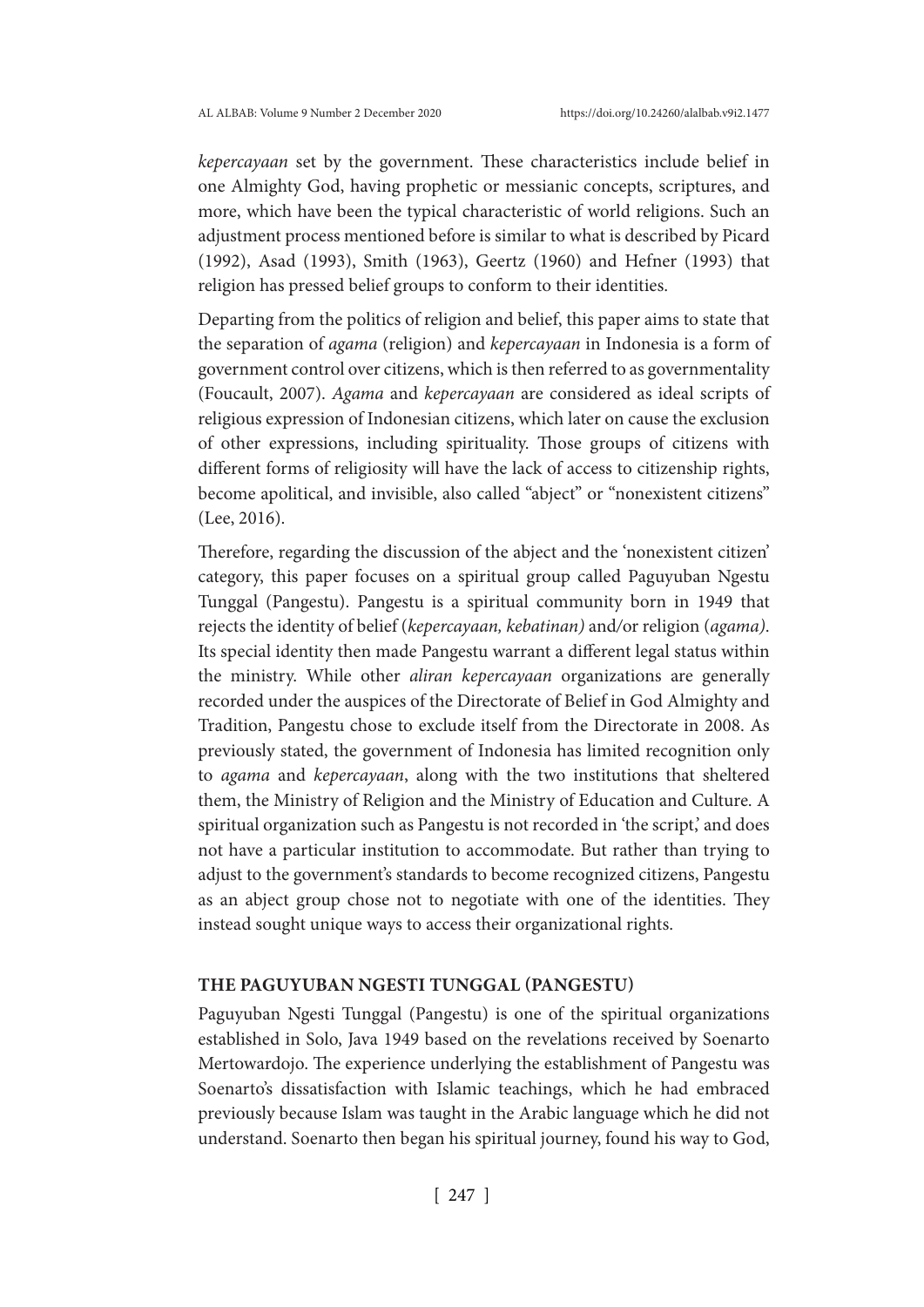and fortunately, on February 14, 1932, he received a "revelation" which later inspired him to create a new spiritual community. Before Pangestu was formed as an organization, its members often held meetings that they called "olah rasa" – the process of training emotions and spirituality through preaching and contemplation- under Soenarto's leadership. The meeting was held as a medium "to exchange their thoughts and experiences about their spiritual life and also to worship or pray jointly. All of this was done with the aim of training 'feeling', making it nobler and more refined" (Indrakusuma, 1972: 32). From these small but frequent meetings, the idea to establish a formal organization emerged.

In terms of teachings, Pangestu tends to be similar to *kebatinan,* which emphasizes mental and soul education, because the soul is the source of all lust and sin. In general, the main points of the teaching of Sang Guru Sejati (the title of its founder, Soenarto) can be divided into three parts, namely: Hasta Sila (Obligation of Eight Cases), Jalan Rahayu (Panca Dharma Bakti) and Paliwara (Five Prohibitions). Hasta Sila first consists of consciousness, which means awareness of the existence of God Almighty and devotion toward Him. The second is the belief in God. The third is to obey all orders and stay away from prohibitions. The fourth is the willingness to surrender all property, rights, and works to God. The fifth is *narima* in the sense of having a peaceful soul by always being grateful for what is owned. The sixth is honesty and keeping promises; the seventh is patience**,** and the last is *budiluhur* or compassion with others. Furthermore, Paliwara consists of five prohibitions: 1) Do not worship to anyone/anything other than Allah, 2) Do not indulge in lust, 3) Do not eat/drink things which damages the body and spirit, 4) Do not violate state laws and regulations, 5) Do not fight. Those five basic teachings then became the primary source for each lecture held in *Olah Rasa* weekly.

Concerning membership, Pangestu can be identified as an inclusive organization. People can easily join as a member without gender, religion, or social status limitation. Pangestu is also a non-missionary-group, in the sense that it will only accept members who voluntarily have the will, and are old enough to be able to make the decision. To be formally accepted, people who want to join are expected to participate in the seven Enlightenment Lectures *(Ceramah Pepadangan)*, according to the needs of each member. The lecture includes an introduction to Pangestu, basic teachings, the biography of Soenarto Sang Guru Sejati, and a brief explanation of the organizational system. Then, after completing the Enlightenment Lecture, members will be appointed to the Inauguration Ceremony of the New Members held by the local Pangestu Branch Management.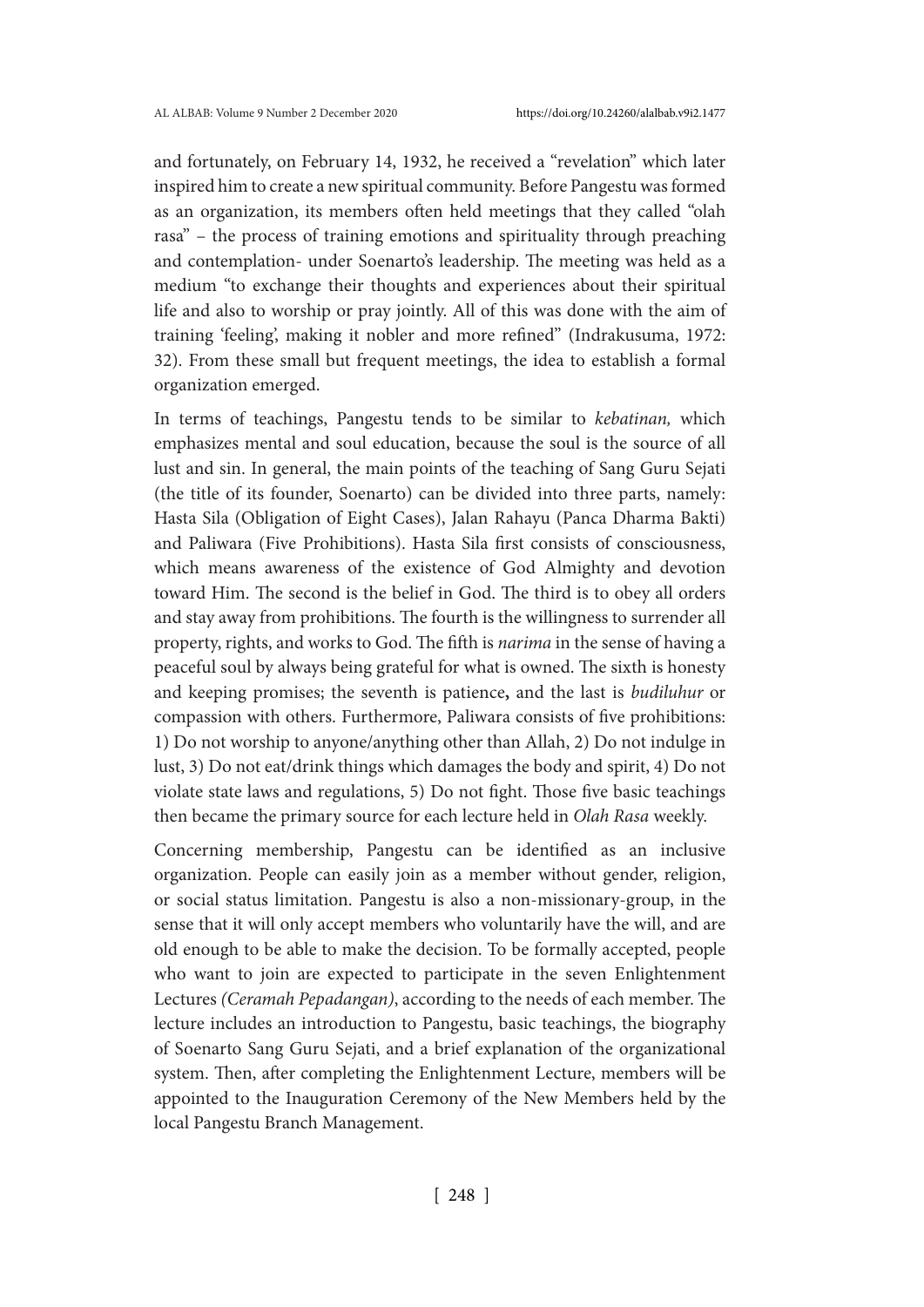# *AGAMA* **AND** *KEPERCAYAAN* **AS THE ACT OF GOVERNMENTALITY**

The word 'government,' which comes from 'to govern' according to Foucault, has several meanings. "To govern an individual or group means" to act on the possibilities of actions of other individuals, "a mode of action on the action of others" or "to structure the possible field of actions of others (Foucault, 2007). Foucault positions the word "to govern" itself as a transitive verb and places an object after it; an individual or a group means that the government itself needs an object to govern. The meaning of the word also means regulating, controlling, and positioning boundaries or specific spaces for individuals and groups to act. In practice, the government, aside from its function as a servant institution, also presents itself as an institution of community-control that seeks to limit space for movement, especially in matters of religious expression, specifically the topic of discussion in this paper.

Religion in Indonesia is defined, created, and regulated by the state. As has been written by some academics (Sudarto, 2017; Subagya R., 1981; Hefner, 1993; Picard and Madinier, 2011; Maarif, 2017), religion in Indonesia becomes the political product of power from the colonial era to the present. Religion is one of the government's tools to regulate its citizens, like how the Indonesian government from the beginning made a minimum definition of religion, which originated from a combination of Christian understanding brought by colonizers and Islamic teachings of *ad-diin* (religion). Investigating the history of the state's governmentality through the politics of religion, Samsul Maarif (2017) saw the inclusion of the word "agama" in the 1945 Constitution article 29 as the beginning of the infiltration of the politics of religion to the state. But if it refers to how the state and the government have a role to "regulate" citizens through various aspects - specifically religion - it can also be interpreted if the state is not only a tool for implementing the politics of religion, but the government itself is the subject of regulation.

For example, the government makes certain religions administratively recognized and has the right to get full right service and make the Ministry of Religion regulate the religious life of citizens. The Ministry of Religion (Departemen Agama) was established on January 3, 1946 to initially function to accommodate, divide the religious section, and control the political movements of religious organizations. But now, the Ministry of Religion also has become a symbolic forum for "legal" religions in Indonesia. The Ministry of Religion provided not only political support for the recognized religions but also financial support for religious activities, such as da'wah, worship facilities, and formal religious education (Bagir and Hefner, 2016: 201).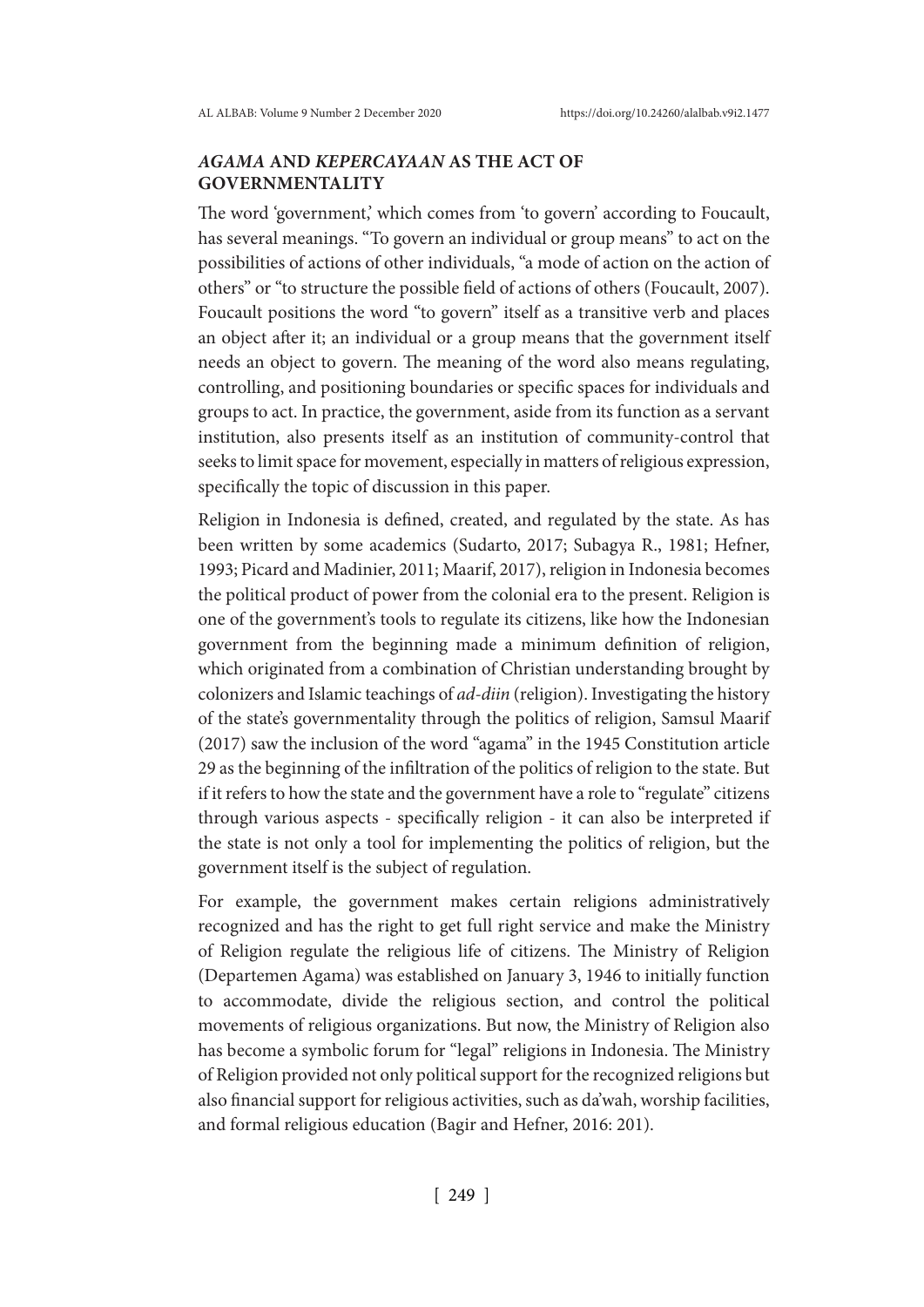The presence of the Ministry of Religion also reinforces the polarization between *agama* and *kepercayaan*. Religious expressions that do not fit into the category of *agama* according to the Ministry of Religion fail to receive their recognition and are forced to merge into the category of *kepercayaan* under the auspices of the Ministry of Education and Culture. Groups that reject fitting in with the standard will remain excluded. But even though *aliran kepercayaan* has received recognition, its status has not been considered equal to religion until the issuance of the Constitutional Court Decision No. 97/2016. The inequality makes it difficult for followers of *aliran kepercayaan* who are not affiliated with any religion to access the principle rights of citizenship such as education, health, employment, marriage, and even death burial. As is the controlling nature of the state, the Indonesian government makes 'religion' the basis for the legality of carrying out activities, such as the rules of marriage and burial.

In Law No. 1 of 1974 concerning Marriage Article 2 paragraph (1) for example, it is written that "marriage is legal if carried out according to the laws of each religion and its beliefs." Although the law refers to religion and belief in general, the law still refers to religion defined by the Ministry of Religion and does not provide space for the management of marriage for followers of the belief group *(penghayat kepercayaan)* in its implementation*.* The law was later strengthened by the issuance of the Circular Letter of the Minister of Home Affairs No. 477/74054 dated November 18, 1978 concerning instructions for filling in the "religion" column in the attachment to the Minister of Home Affairs Decree No: 221a / 1975 concerning Marriage and Divorce Records at the Civil Registry Office (Subagya, 1981: 276; Sudarto at.al, 2017: 38).

Besides marriage, death burial is also regulated according to religion. In 1978, the Minister of Religion issued a circular letter No. B.VI/11215/978 dated October 18, 1978, which was addressed to all governors in Indonesia declaring that "death burial is part of religious concern, so there is no known burial procedure according to beliefs (aliran kepercayaan), and even no known for the word "aliran kepercayaan" itself (Subagya, 1981: 276). Although the burial rules are only listed in the Circular Letter which can be changed at any time, the issuance of the CL further confirms that the government can use various legal tools to verify the limited definition of religion in Indonesia.

After the Constitutional Court Decision, when equality between religion and belief was recognized, the government has not necessarily stopped its tendency to continue to control. With a vast and varied *aliran kepercayaan* in Indonesia, the government tries to limit the recognition of the belief *(aliran kepercayaan)* by requiring the formation of organizations for the groups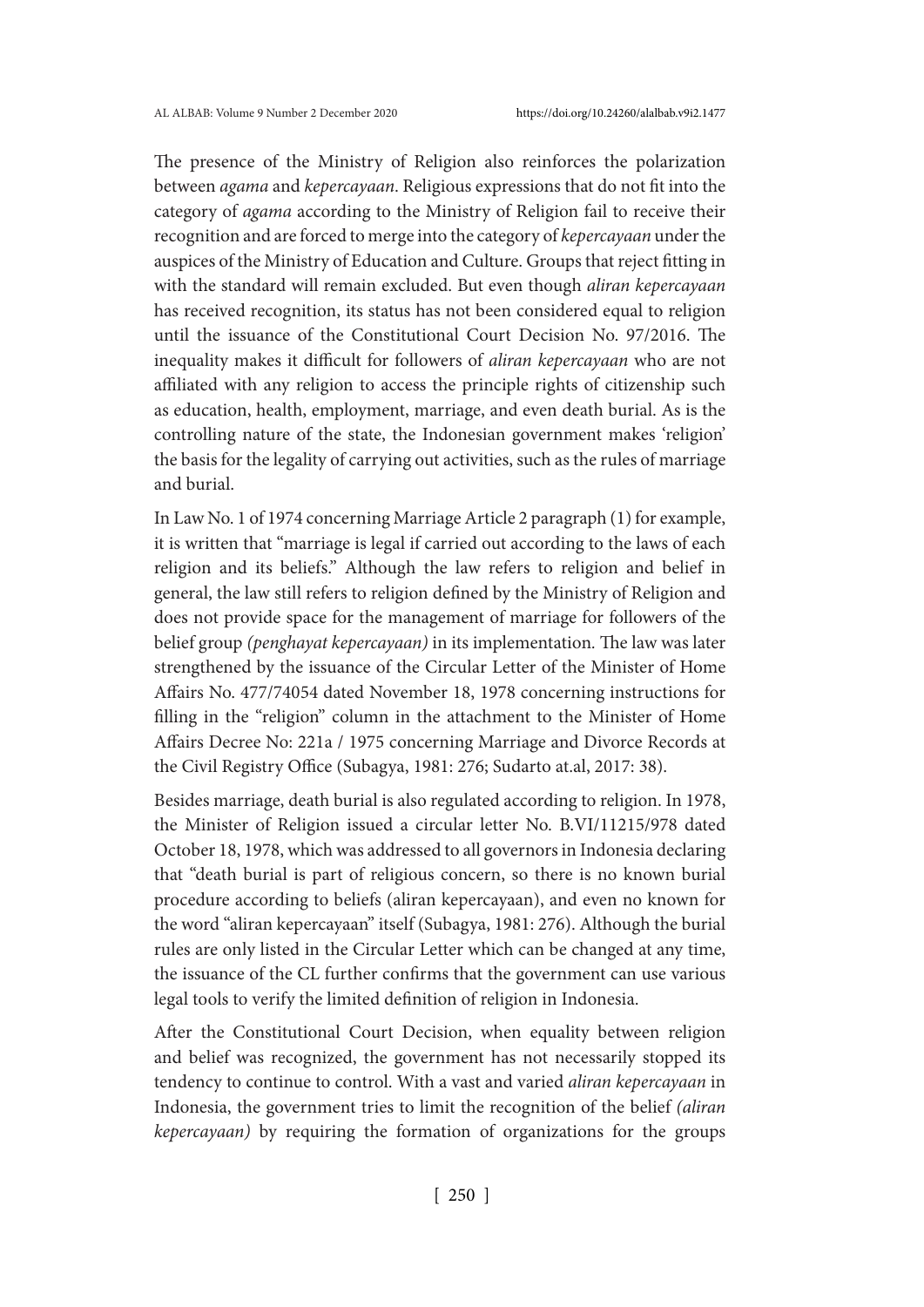that want to be accommodated. Through the presence of the Directorate of Belief to the Almighty God, the government requires several rules for *aliran kepercayaan* to register, such as including AD/ART which lists the history of *aliran kepercayaan* and the biography of elders and teachings. Furthermore, the Directorate will conduct further surveys of the teachings of the group. If there are several teachings, symbols, names, or other elements that are considered similar to the recognized religion, then the group is expected to adjust and change them according to existing rules.

The Constitutional Court's decision (2017) became a symbol of progress for the recognition of beliefs in Indonesia, though it confirmed the limited definition and categorization of beliefs, as well as the polarization between religion and belief. *Aliran kepercayaan* can be recognized through some requirements that must be fulfilled. Therefore, spiritual groups or other religious expressions not following religion or belief still do not get a place in recognition. Not only marginalized groups outside *aliran kepercayaan*, but also those different versions of *aliran kepercayaan* that do not desire to form an organization and do not want to be recognized also become abject and overlooked from the influence of the policy.

As a follow-up to the implementation of the Constitutional Court, the 2018 Circular Letter from the Ministry of Home Affairs concerning the separation of Family Cards for followers of religions and beliefs also caused new problems for citizens. The separation of the new Family Card format for *penghayat kepercayaan* is carried out because according to Article 28 E paragraph (1) and (2) of the 1945 Constitution, religion (agama) and belief (kepercayaan) are regulated as separate matters. Following these rules, the Ministry of Home Affairs also places *agama* and *kepercayaan* in separate but equal spaces in regulation and service. With this separation, *penghayat kepercayaan* who affiliate with a particular religion are forced to choose one of their religious identities, which were previously flexible.

In conclusion, I tried to re-examine various kinds of governing practices of the government through the politics of religion in Indonesia. The Indonesian government uses state institutions such as the Ministry of Religion, the Ministry of Education and Culture, the Attorney General's Office, and even non-formal institutions such as the MUI as tools to implement the rule of religion. Additionally, various kinds of laws were raised, and the government even used security institutions as a means of controlling the implementation of the rules and regulations. Such government efforts, in my opinion, are in line with what Foucault (2009: 108) defines as a governmentality, namely "an ensemble formed by institutions, procedures, and tactics that allow the use of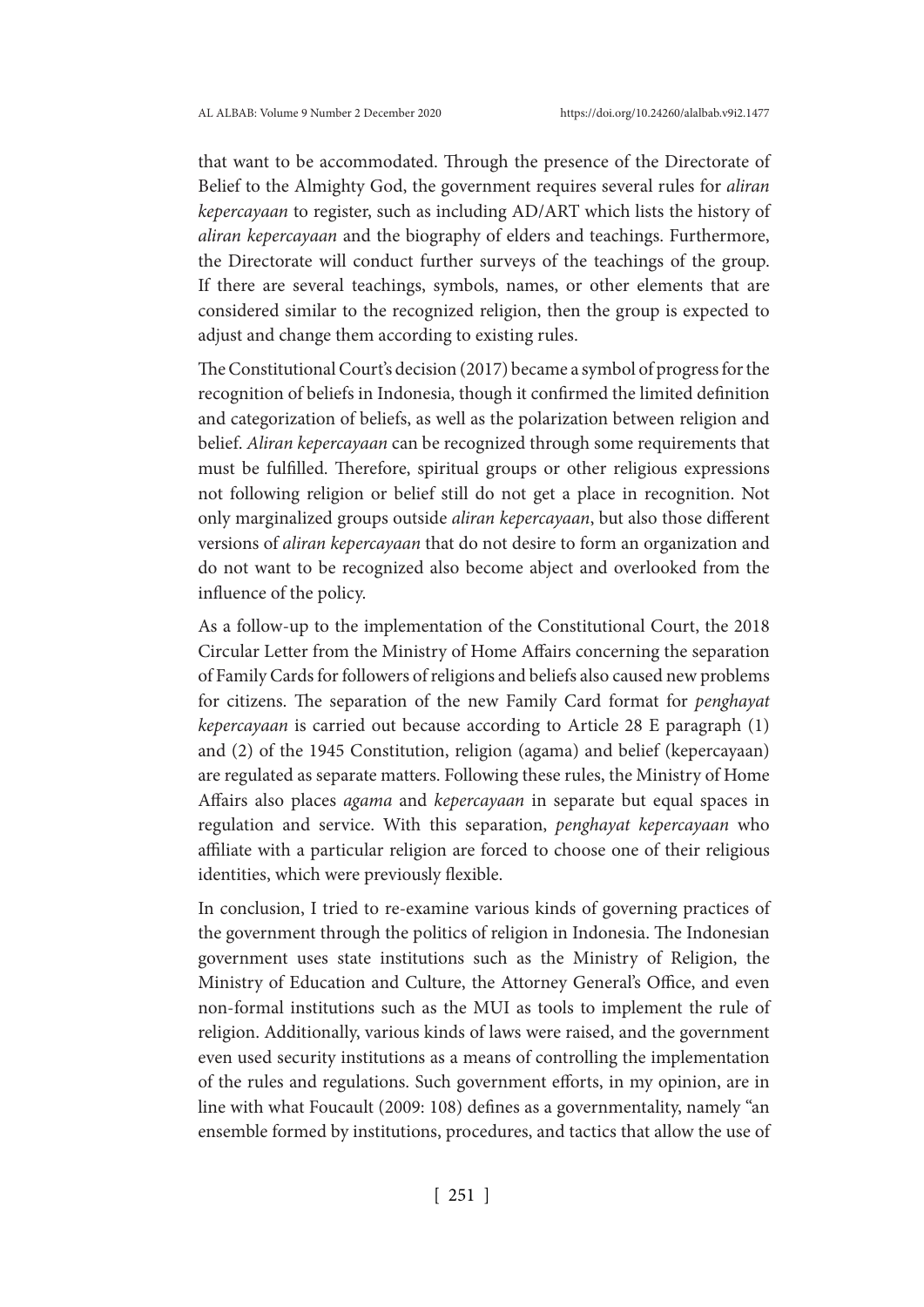specific powers, has a population as a target, political economy as the primary form of knowledge, and security forces as important technical instruments. "

According to Foucault, the government has the power to regulate citizens, although citizens are not objects of government. The government can only regulate directly a country, and citizens are regulated indirectly because as the subject of life in an abstract country (Foucault, 2009: 123). In the case of the definition of religion in Indonesia, it can be understood if the government creates certain rules, definitions, and conditions related to diversity and belief for the sake of creating a sovereign state. But in practice, the government made the citizen as the object of governing, and not the state itself, because as previously written, the definition of religion created by the government has a significant influence on the life and principle rights of citizens related to social, economic and cultural aspects.

# **PERFORMING INGENIOUS CITIZENSHIP**

In his book, Charles T. Lee (2016: 27) explains what is meant by "ingenious citizenship" as "an illustration of how 'the abjects' are excluded from the script and have a lack of status, strength, and resources to access juridical rights to that full and social recognition as normative citizens, emerged with original and creative ways to put themselves back into the script." Lee also called it "nonexistent citizenship" - where the inclusion, belonging, equality and rights are not formally guaranteed or codified. Lee also uses the word "ingenious" to describe "an unexpected agency from an abject."

According to Lee's description, the ingenious citizenship practices tend to be carried out by abject groups whose existence in the political sphere is not recognized by the state. Associating with the practice of governmentality discussed before, the state has tried to regulate and control its citizens through rules, written laws, and implementing new policies. Those state rules and definitions became 'the script' which serves as a tool of state control. Because the script also functions as a basis of rules, it always has a limiting tendency. For example, in the politics of religious and belief recognition, government texts only recognize these two definitions, especially after the Constitutional Court Decision No. 97 when the beliefs *(aliran kepercayaan)* gain recognition of equality with religion. As a result, other groups outside of religion and beliefs were removed from recognition, while being neglected by administrative services in the government. One group that was eliminated from the script definition of religion and belief was the Pangestu group. As a spiritual organization, Pangestu is not recorded in government scripts, as they are neither *agama* nor *kepercayaan.* The incompatibility of Pangestu's identity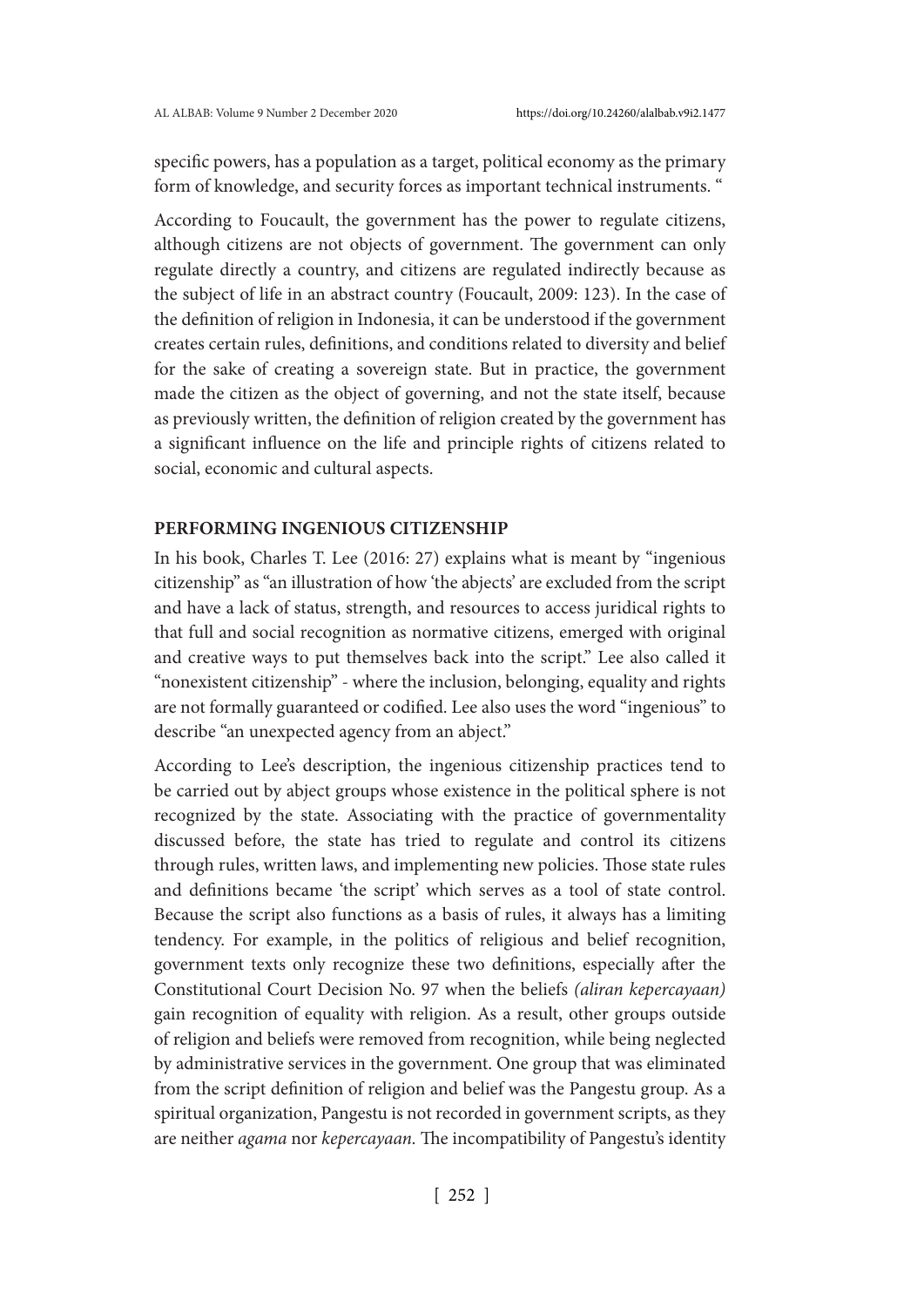with the government's script made Pangestu end up as "abject".

Judith Butler, an American philosopher and gender theorist, defines "abject" as a densely populated zone of social life that is "uninhabitable" by those who cannot enjoy the status of the subject (Butler, 1993: 3). In contrast to Lee, who defines the abject as an entity, Butler considers being abject a form of social life, in which those in it do not get complete social rights. Engin F. Isin and Kim Rygel (2007: 181-183) also appear with the theory of "abject space" to show groups that are not considered subjects or objects, and their existence is considered to be non-existent insofar as it cannot be heard or seen. Politically, abject groups tend to "suffer from a form of purity of citizenship that requires them to become silent victims, invisible and apolitical" (Nyers, 2003: 1073- 1074). Although the abject can be seen as a condition or an individual, the whole explanation emphasizes it is untouchable, invisible, apolitical, and lacks the status of rights.

Citizens who become politically abject do not have legality and citizenship rights, and their existence is not recorded in the "script". Therefore, these groups are often called those with nonexistent citizenship. In the case of Pangestu, the form of spiritual organization was not recorded as an expression of religiosity recognized by the state, because the state only recognized the existence of *agama* and *kepercayaan.* As a regulating institution, the state presents two ministries as big houses and places of accommodation for *agama* and *kepercayaan*, namely the Ministry of Religion and the Ministry of Education and Culture. The presence of these two institutions indeed functions to facilitate the service, while also becoming a symbol of limitation. As a result, Pangestu, which cannot be institutionalized into the two ministries, became an "invisible" organization in the eyes of the government. Pangestu is thus abject because it is neither known by the Ministry of Religion nor the Ministry of Education and Culture.

For comparison, I will present several examples of citizen groups that became abject in the eyes of the government. Charles T. Lee (2016: 85-90) shows how immigrant housemaids from West India and the Philippines who work in Canada try to build a social life and a sense of belonging by renting apartments with other workers. As domestic immigrant workers, they are often excluded from other groups of workers who work in the public sphere, do not get guaranteed rights and protection from institutions that shelter, and cannot even socialize freely like other citizens. Even though they have not been able to access rights as other workers, they attempt to fulfill their social needs by gathering together on holidays, enjoying a dignified personal existence as individuals by cooking their food, and fulfilling their belonging desire to rent apartments.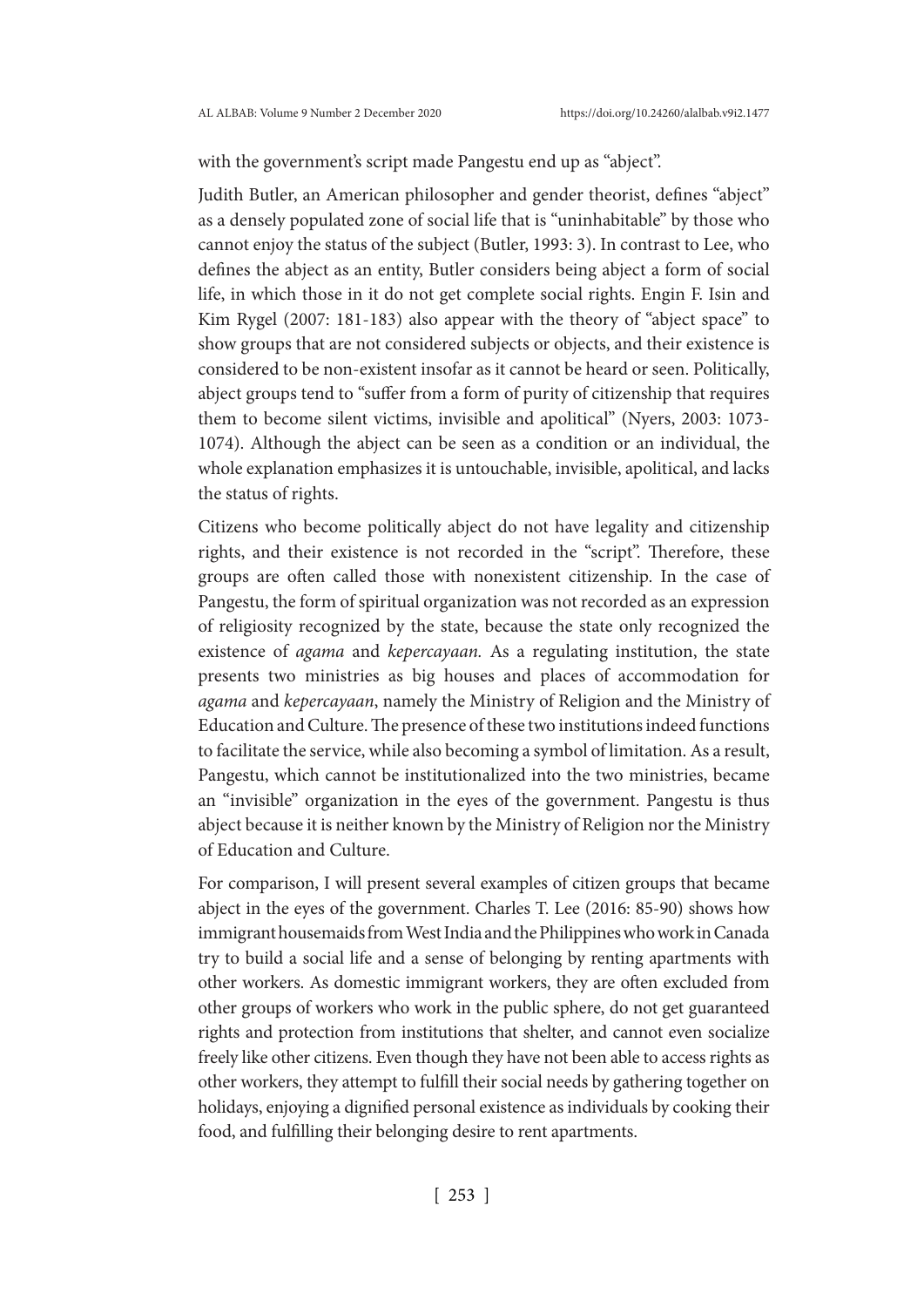Another example is how commercial sex workers (CSWs) have become the object of public abjectivication. CSWs are seen as 'dirty' and amoral women who do not deserve to live in the community, so are largely excluded from social life. Not only is their existence abject, but the prostitution itself is also in abject zone, as the work is always seen as lower than other works. Prostitution is work which gives money, but not honors to the workers. Despite being abject, CSWs can produce enough or even much money to survive in a capitalist country. Through that money, they can buy and fight for a 'normal life' for their children and families (Lee, 2016: 107-108).

Not much different from the group of sex workers is the category of transgender people, has also regarded as an abnormal group whose existence is often ignored and exiled. In the standard of heteronormative citizenship, people are still recognized based on their gender identity in general, namely the binary: men and women. Some countries such as India and Australia have indeed acknowledged the existence of a third gender through the mandate of the Constitutional Court, but similar rulings have hardly been replicated in other countries. Donita Ganzon, a Filipino transgender person who lives in the United States, changed her sex from male to female to obtain a 'normal' life. Ganzon is indeed trapped in the binary categorization of men and women, and wanted a heterosexual life like other couples, building families and given birth to children. But by doing a sex change operation, Ganzon received the right to get legal marriage recognition in America, having a 'normal man' husband and enjoying the life she dreamed of. Conversely, if Ganzon naturally had an interest in men but did not carry out transsexual operations, she would live as a gay person who cannot claim marriage rites as she wishes (Lee, 2016: 150-152).

Refugee groups located in border areas, war zones, or refugee camps are also part of the abject communities where they are often considered invisible and do not even exist. According to Engin F. Isin and Kim Rygel (2007: 184), the absence of their existence is not due to their absence, but because they are living in the abject zones. Based on these examples, abjection can occur either purely towards the individual or because of the influence of the existing abject zone.

After reading those examples, I tried to highlight that both the abjection that occurs to individuals or those in the abject zone is caused by the existence of the script. In the context of prostitution and sex workers, for example, the 'neoliberal script' of the market and the world of entrepreneurship suggest that individual entrepreneurs should have the ability to fulfill personal needs and serve their ambitions (Lee, 2016: 128). On the contrary, prostitution is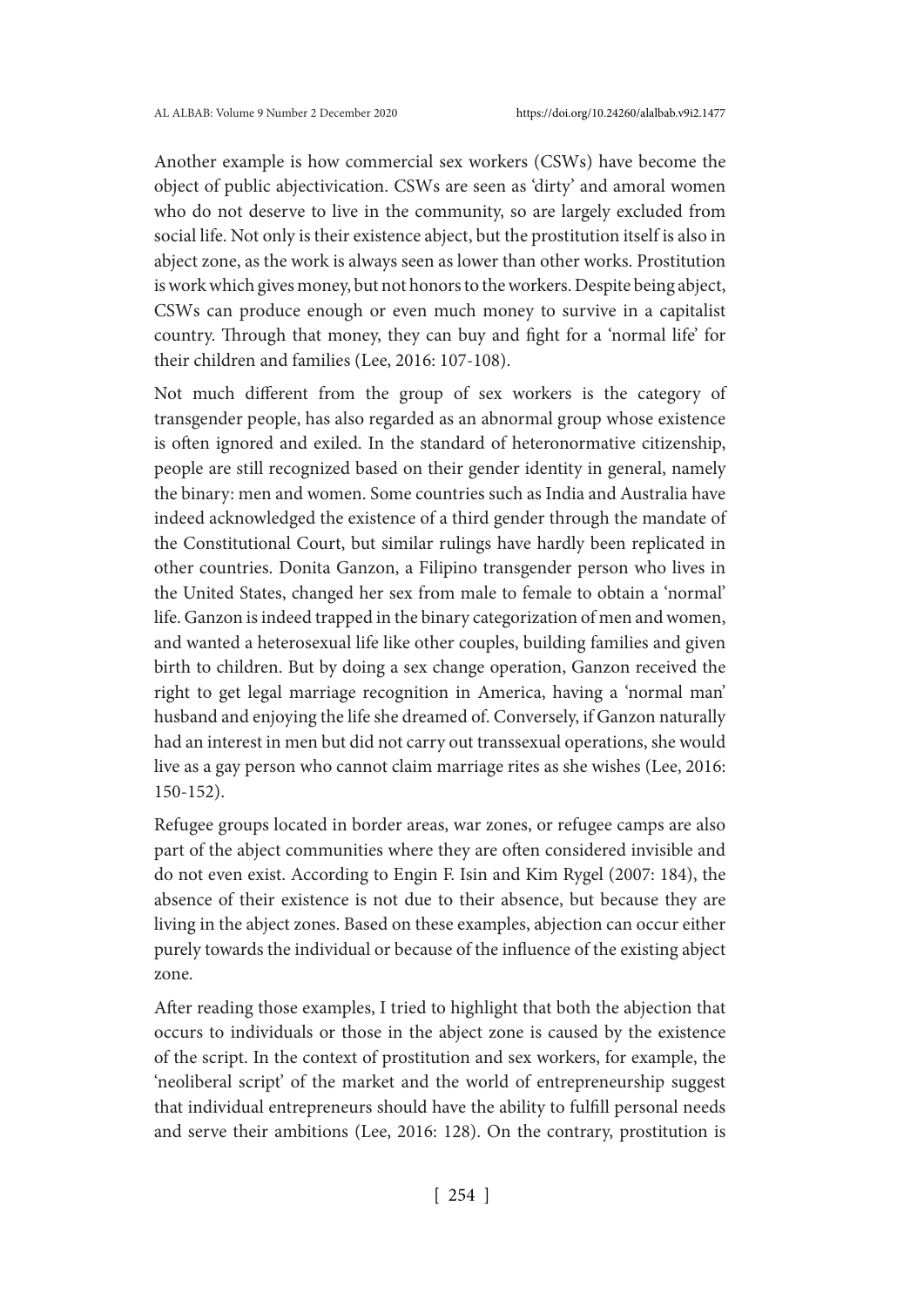often considered forced labor, where victims of poverty are 'forced' to become prostitutes or simply become money machines and objects from pimps. CSWs are considered to have no personal freedom, low-ranking, and be despicable workers who "sell" their bodies for money, do not have honor, and become a waste of society.

Although in many contexts the CSW group failed to put themselves into the 'script' of normal social life, they tried to minimize their abjection in other ways. Sex workers in San Francisco, for example, try to follow the logic of capitalist work by regulating "regular work schedules" like office workers. They try to not only minimize their abjection but creatively attempt to obscure the boundaries between abject and normal by using the advertising strategy of "being a girlfriend" for their sex clients. Doing this allows the sex worker to position herself not as a sex object that can be controlled by the client, but as an entrepreneurial subject who can control the types, terms, and standards of service offered (Lee, 2016: 129-130).

Furthermore, war and border areas are beyond the jurisdiction of the government. As a result, the government cannot guarantee rights to the people in the zone. A refugee camp is also a place where someone's identity and subjectivity become blurred as most refugees are victims of war or riots who come from other countries to obtain a normal life in the destination country. Engin F. Isin and Kim Rygel (2007: 197) refer to these camps as places where subject rights are temporarily suspended, because the zone is a transition area between one subject to another. Individual refugees are initially subjecting, who can receive full recognition as citizens and rights in their homeland. But the rule that someone's citizenship needs to be obtained through an official process puts refugees into the abject citizen group, even considered as nonexistent citizens.

# **THE INGENIOUS CITIZENSHIP OF PAGUYUBAN NGESTI TUNGGAL**

As mentioned in the previous section, Pangestu is a spiritual organization that rejects the definition of religion and beliefs provided by the government. Pangestu's organization was founded on May 20, 1949, in the city of Solo, Java. Initially, Pangestu was only an informal community as a place to gather Sonarto's students who wanted to deepen spirituality and cultivate their souls and minds *(olah rasa dan jiwa)* to become a better person. As it is inclusive and universal, Pangestu openly accepts members from various religious groups and backgrounds, both Muslims and Christians became the majority during this time, as well as groups claiming to be *abangan* or other religious groups.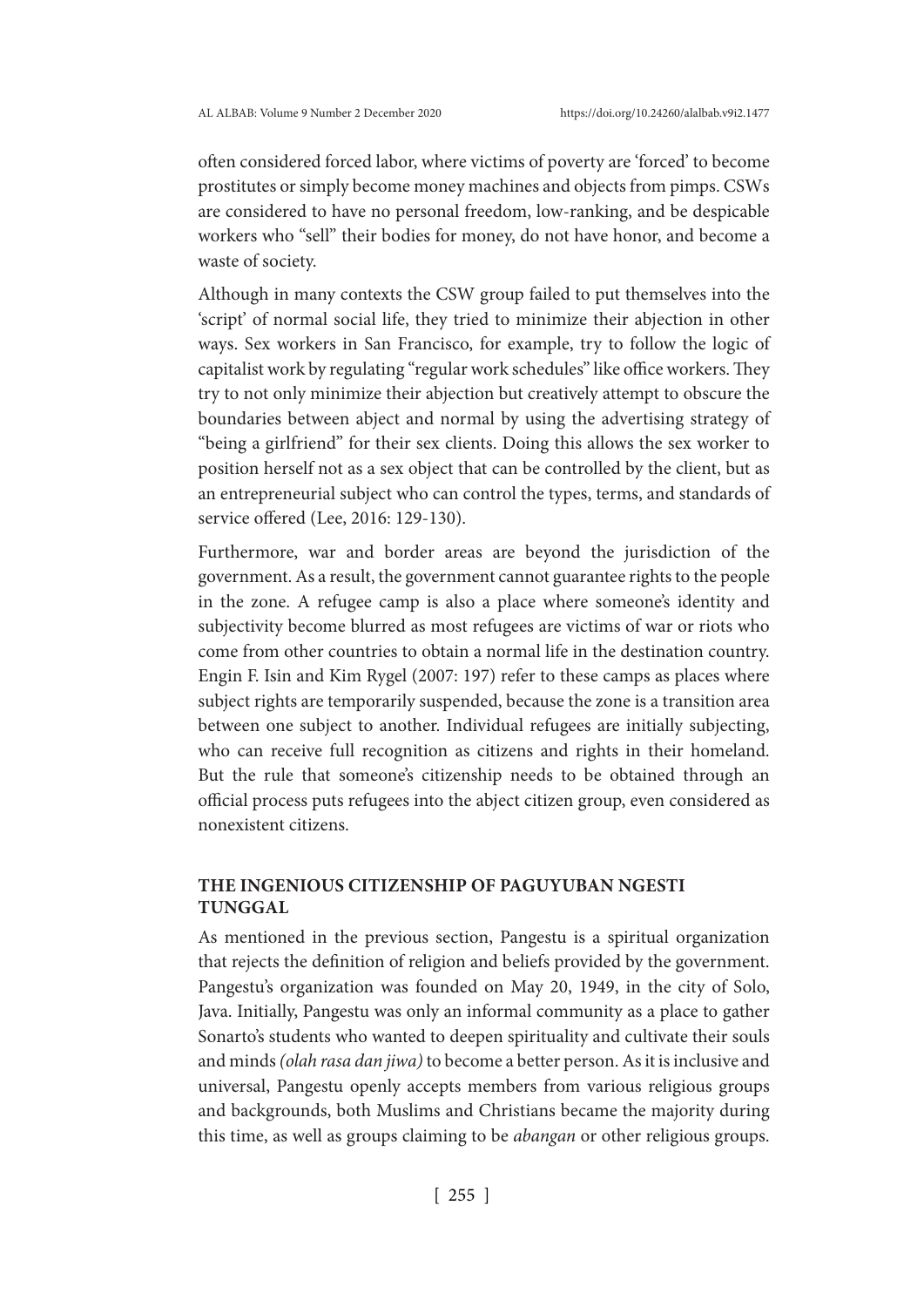For instance, a 1972 report recorded in Dwija Wara magazine shows the list of Catholic members in each branch reached 600 people, although Pangestu was founded by a Muslim.<sup>1</sup> This data validates the claim that since the beginning, Pangestu has been an inclusive organization.

In May 1949, per the words of the Sang Guru Sejati, Pangestu decided to establish itself as a formal organization. Pangestu began to systematize the constitution and bylaws, the organization's vision and mission, and its management structure. Here is the following statement of Soenarto written in Sabda Khusus Peringatan No. 1 paragraph 16 which instructs the establishment of an organization that brings together all subjects: *"Gather all of my students to become familiar, gather the, as it is with the usual ordinances of the organization. As the chairman, decide it for yourself. And regarding your brother Soenarto, you can only consider him as a paranpara (advisor). "*

Apart from that statement, Pangestu needed to establish their organization to gather more diverse members, as their mission was to spread enlightenment *(pepadang)* helping humans better understand and appreciate their religious teachings. Compared to the non-structural community, formal organizations were more suitable for Pangestu to support their teachings. With the organizational system, Pangestu was also able to set up a supporting foundation called Andana Warih that helped Pangestu members collect funds and social support. Although Pangestu was established after Indonesian independence, the city of Solo, the birthplace of Pangestu, was still occupied by the Dutch who banned associations involving more than five people. But voluntarily, seven students of Pakde Narto: Soeratman, Goenawan, Prawirosoeparto, Soeharto, Soedjono, Ngalimi, and Soetardi offered themselves as the first members of the Pangestu community. Based on consideration of the word (*sabda*) and the need to organize, the seven students then formulated the first administrator of Pangestu. Those administrators were, Chief: Goenawan, Secretary: Soetardi, Finance: Soeratman, General Assistant: Soedjono, Soeharto, Ngalimin, and Prawirosoeparto. Soenarto, as the founder, received the position as advisor. The formation of the management structure later became the initial indicator of the establishment of the Pangestu organization.

According to this history, it is evident that Pangestu was born as an organization before the establishment of the BKKI (Indonesian Kebatinan Congress Council) which accommodates other belief and mysticism groups.<sup>2</sup> Pangestu formed

<sup>&</sup>lt;sup>1</sup> Soenarto, Sang Guru Sejati and founder of Pangestu is a Muslim. However, due to the limitations of language to study Islam (as Islam is known to use a lot of Arabic), Soenarto tried to deepen spiritualism through other avenues, such as attending *kebatinan* associations, trying various kinds of ascetism, until finally gaining revelation to establish Pangestu.

<sup>2</sup> BKKI was built on August 21, 1955, precisely at the First Kebatinan Congress in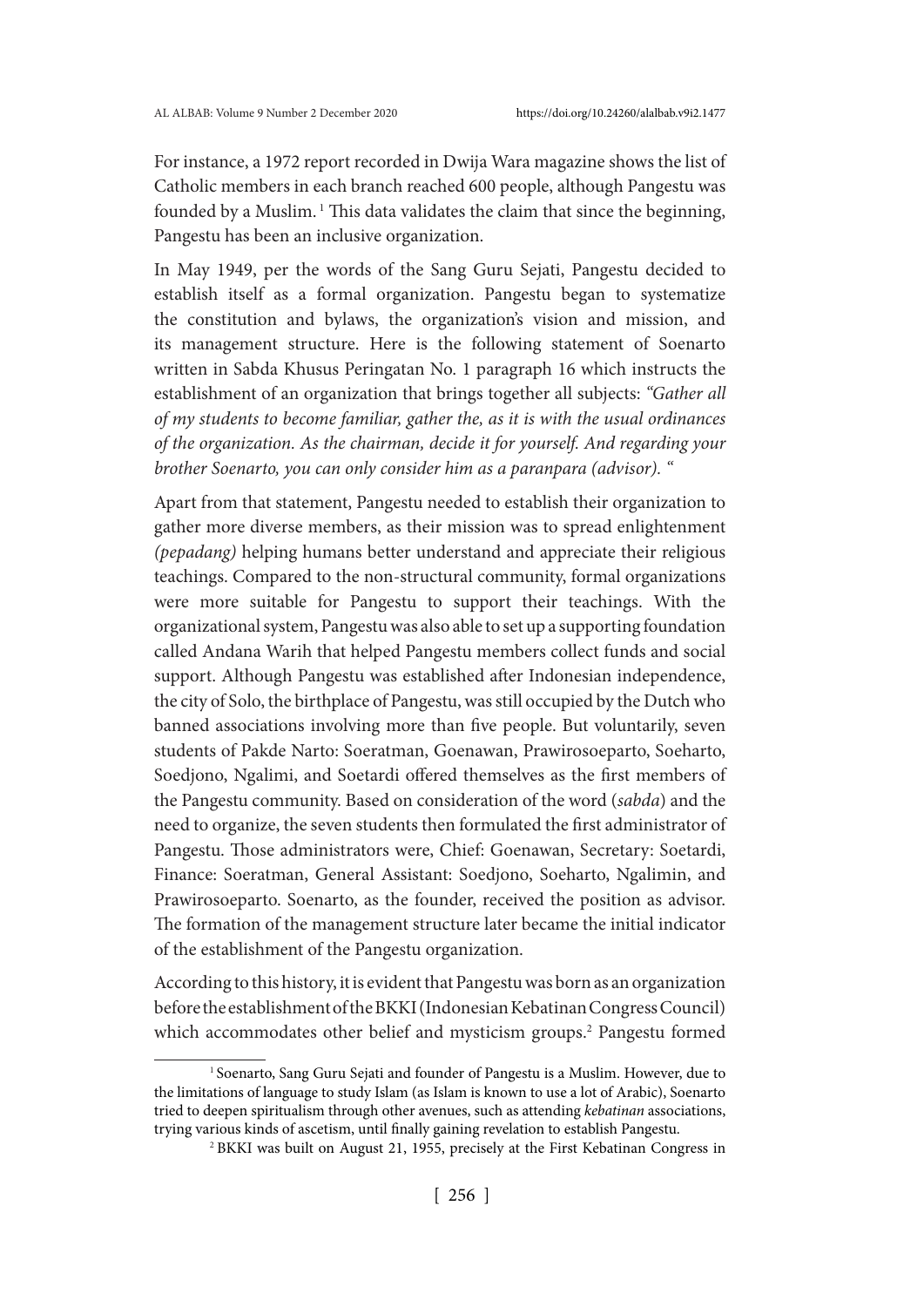a formal organization years before BKKI. But after the establishment of the BKKI, Pangestu which emphasized its identity as a spiritual only organization (not belief or mysticism) refused to join BKKI because of several reasons. One of the reasons was because of the political status of the BKKI as part of the Joint Secretariat of GOLKAR (Golongan Karya, the ruling political party in the Indonesian New Order era). That political position was considered not strategic to support Pangestu's future, and being politically neutral is a good strategy to survive, is also identified as one of the ingenious ways practiced by Pangestu.

Not only utilizing neutral preferences in politics, but Pangestu's identity as a spiritual group also became its strategy. In 1966, many *aliran kepercayaan*  groups were accused of their affiliation with PKI. Many of them were disbanded and even killed, but Pangestu remained safe, as Pangestu rejected the identity of *aliran kepercayaan* from the very beginning. Additionally, many Pangestu members were part of the TNI (Indonesian Army), POLRI (Indonesian police), and the Prosecutor's Office, such as Lieutenant General I Putu Soekreta Soeranta, Maj. Gen. (TNI) Hendardji Soepandji, younger brother of Hendarman Soepandji, the former General Attorney (9 May 2007-24 September 2010) and Chief of National Defence Agency. During the period 1959-1970, Prof. Dr. Soemantri Hardjoprakoso<sup>3</sup> served as the leader of Pangestu. In 1966 when the existence of *aliran kepercayaan* group was threatened by the government, as aforementioned, Soemantri introduced Pangestu teachings to the representatives of Bakorpakem (The Monitor of Community Belief and Religion) of the High Prosecutor Office in Jakarta. By providing various explanations and lectures, Pangestu succeeded in maintaining existence through its clean image despite various threats toward the kepercayaan*/kebatinan* group.

Previously, on July 31, 1962, a delegation from the Ministry of Religion, Ghozali Sulamulhadi, conducted an interview with the Head of Pangestu for Solo Branch, Subroto, regarding the teachings of Pangestu. Before, Pangestu was initially suspected of being a new religious movement. After conducting several dialogues and explaining the basic principles of teaching in accordance with the words of Sang Guru Sejati, the Ministry of Religion decided that

Semarang.

<sup>&</sup>lt;sup>3</sup> Soemantri Hardjoprakoso has been the Chair of the Army Psychotechnical Institute (LPT) since June 15, 1950. He is also the initiator of the establishment of the Faculty of Psychology at Padjadjaran University and chairman of the Preparatory Committee for the Establishment of the Faculty of Psychology, Padjadjaran University in August 1961. His name is now used as one of the building names in the Faculty of Psychology, UNPAD. UNPAD Psychology. http://psikologi.unpad.ac.id/sejarah-psikologi-unpad/, accessed on 06/16/2019, 10:35 p.m.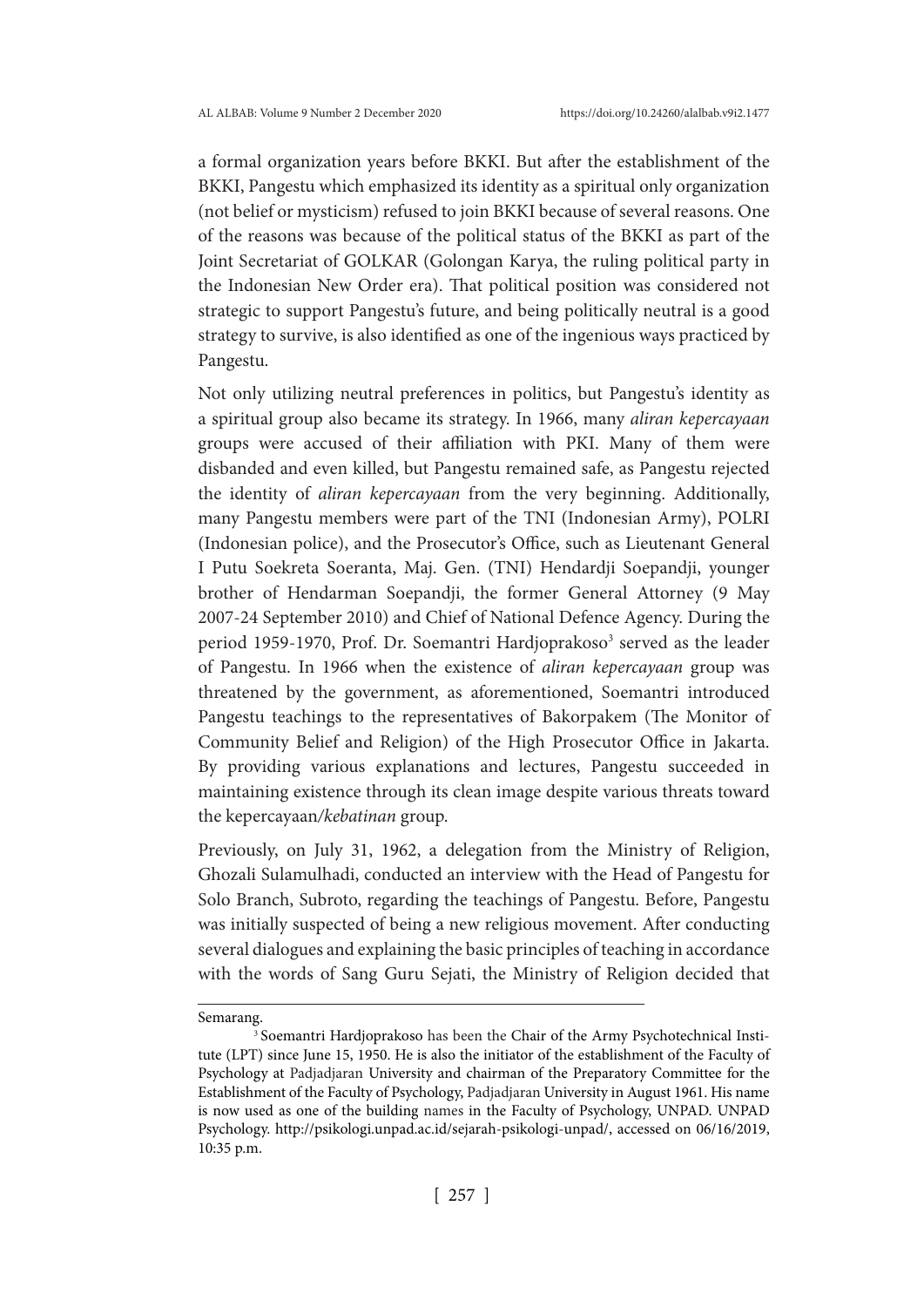Pangestu was not a heretical group that threatened religious life. In response to the restlessness of the Ministry of Religion, the Head of Pangestu issued the Decree of Pangestu Central Executive Board No. Head/08/V/1978 confirming that Pangestu was not a new religion. The decree continues to be issued every year, and eventually became the subject of the Pangestu National Conference which is held every five years.

Besides the Ministry of Religion, Pakem, which is a *kepercayaan* monitoring agency, also continued to supervise Pangestu's activity, particularly in Jakarta, Bandung, and Semarang. However, after conducting several examinations of teachings and articles of association, Pakem stated that Pangestu was not an organization that threatened the integrity of the state nor had elements related to the blasphemy of religion. Pangestu notes that affirming its status to the government is very important, because one of its main teachings stated that Pangestu members must always be loyal to *Kalifatullah* (State Authorities and Laws). As a result, the Central Executive Decree was made as a testament to Pangestu's obedience to the state.

These ideological reasons have also become the consideration for Pangestu to not show direct resistance to the government despite experiencing limited access to rights and recognition. On the other hand, Pangestu tries to creatively utilize the empty spaces between policies that can be used to ensure its survival. Pangestu does not negotiate with the 'script' of *agama* and *kepercayaan* created by the state, but also does not reject it in a confrontational manner. As a solution, Pangestu continues to conduct dialogue and respond to the government without having to change their spiritual identity.

Regarding the status of the organization within the government, Pangestu has also shown a unique way to position the organization. While other groups of *aliran kepercayaan* register themselves in mass to the Directorate of Belief in God and Tradition, Pangestu expelled itself in 2008 after being registered once. Since then, Pangestu is no longer registered under any ministry. Especially for the DIY branch, a permit for organizational activities has been obtained from the Yogyakarta Police with the number No. Pol B/SKEP.13/018/IX/ INTERPAM. Until now, this police license has been the only legal principle for the running of the organization's activities.

In addition, Pangestu always tries to build relationships with religious leaders to provide an understanding of the organization's vision and mission. Through this method, Pangestu can avoid the negative stigma as a cult or associations that blaspheme religion. Recently, I find the Pangestu's defense strategy unique because, according to the Law of Staatsblad No. 84 No. 1933, the government requires several rules for a non-legal association to be recognized, and one of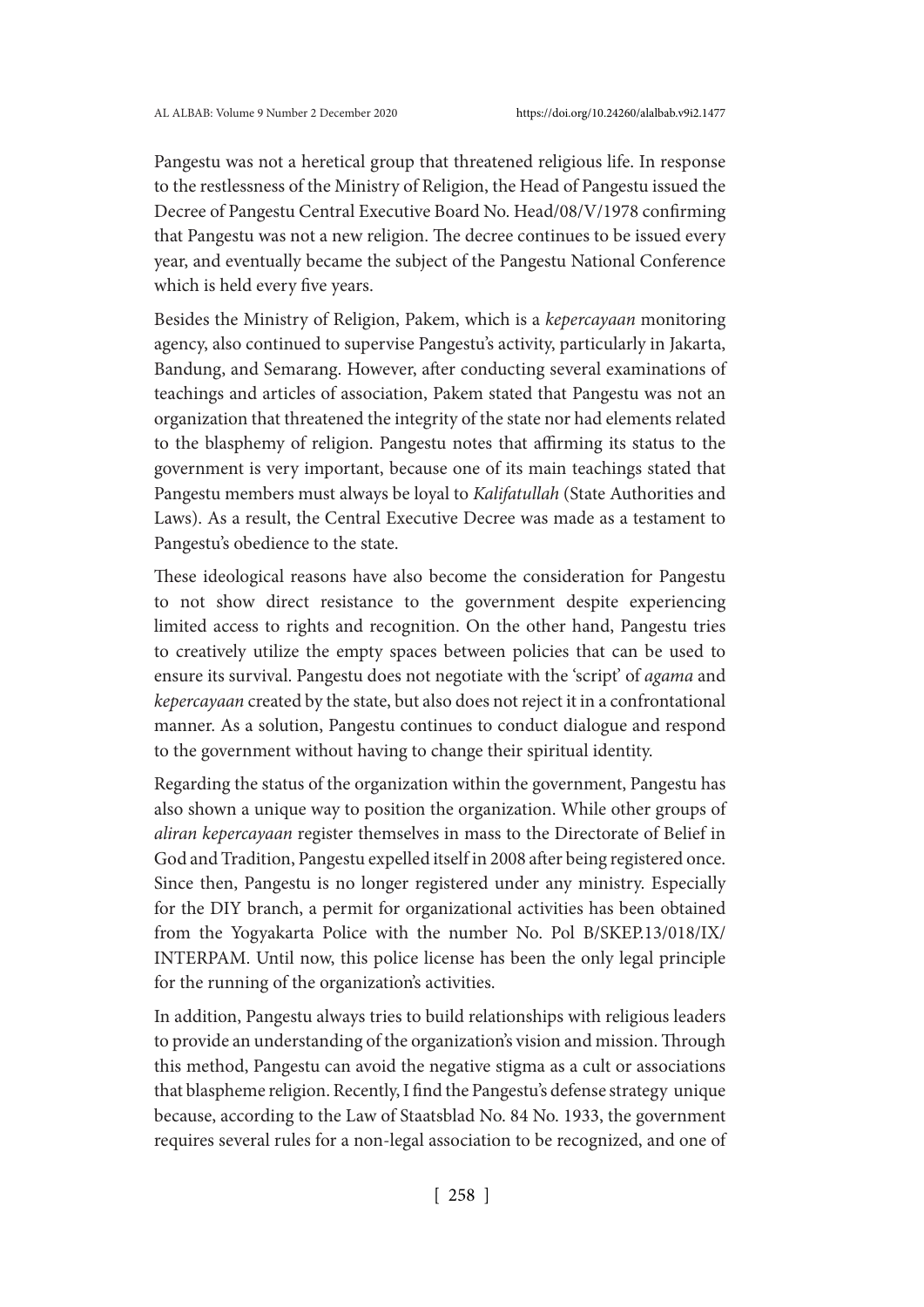them is "obtaining specific recommendations from the Ministry of Religion (for religious associations) and the Ministry of Education and Culture (for non-religious associations), as well as registered documents by the Ministry of Home Affairs." As Pangestu was not registered under any aforementioned ministry, Pangestu decided to use internal relations to the attorney, police and religious leaders of every region to access its organizational rights.

For the construction of the Dana Warih meeting building and fundraising as well as social support, Pangestu members collaborated to build the Andana Warih Foundation which was approved by the Ministry of Law and Human Rights in 2008 with the number AHU-3387.AH.01.02. The foundation then handled the building permit management process, as well as supporting the social activities held by Pangestu. Pangestu recognizes that the status of an organization unrecognized by any ministry will lead to limitations in accessing rights. So they tried to establish a legally licensed foundation to deal with the problem, without having to make Pangestu negotiate with one of the identities provided by the state.

## **CONCLUSION**

The definition of religion and belief is a form of Indonesian governmentality to regulate the religious expression of its citizens. Power relations between the government and citizens are established through the formation of laws, limiting definitions and their implementation through policies, especially those related to religion and belief. These laws and policies can be seen from how the Indonesian government created the Ministry of Religion to accommodate *agama*, and the Ministry of Education and Culture as a house of *aliran kepercayaan.* In addition to utilizing state institutions, the government also controls religious expression by creating a minimum definition of religion by the Ministry of Religion, also an ideal characteristic for *aliran kepercayaan* to be legally recognized. As a result, the previously mentioned definition created 'the script' as an ideal description of a citizen, and ended up excluding another group of citizens with different religious expressions.

Ingenious citizenship is understood a condition where abject groups are excluded from the script and lack the status, power, and resources to access full juridical rights and social recognition as normative citizens, appearing in original and creative ways to get themselves back into the script. In the context of Indonesian governmentality which is shown through the definition of *agama* and *kepercayaan*, Pangestu is considered as an abject citizen as its spirituality is outside the state's ideal script of *agama* and *kepercayaan.* Due to being an abject citizen group, Pangestu encountered many obstacles in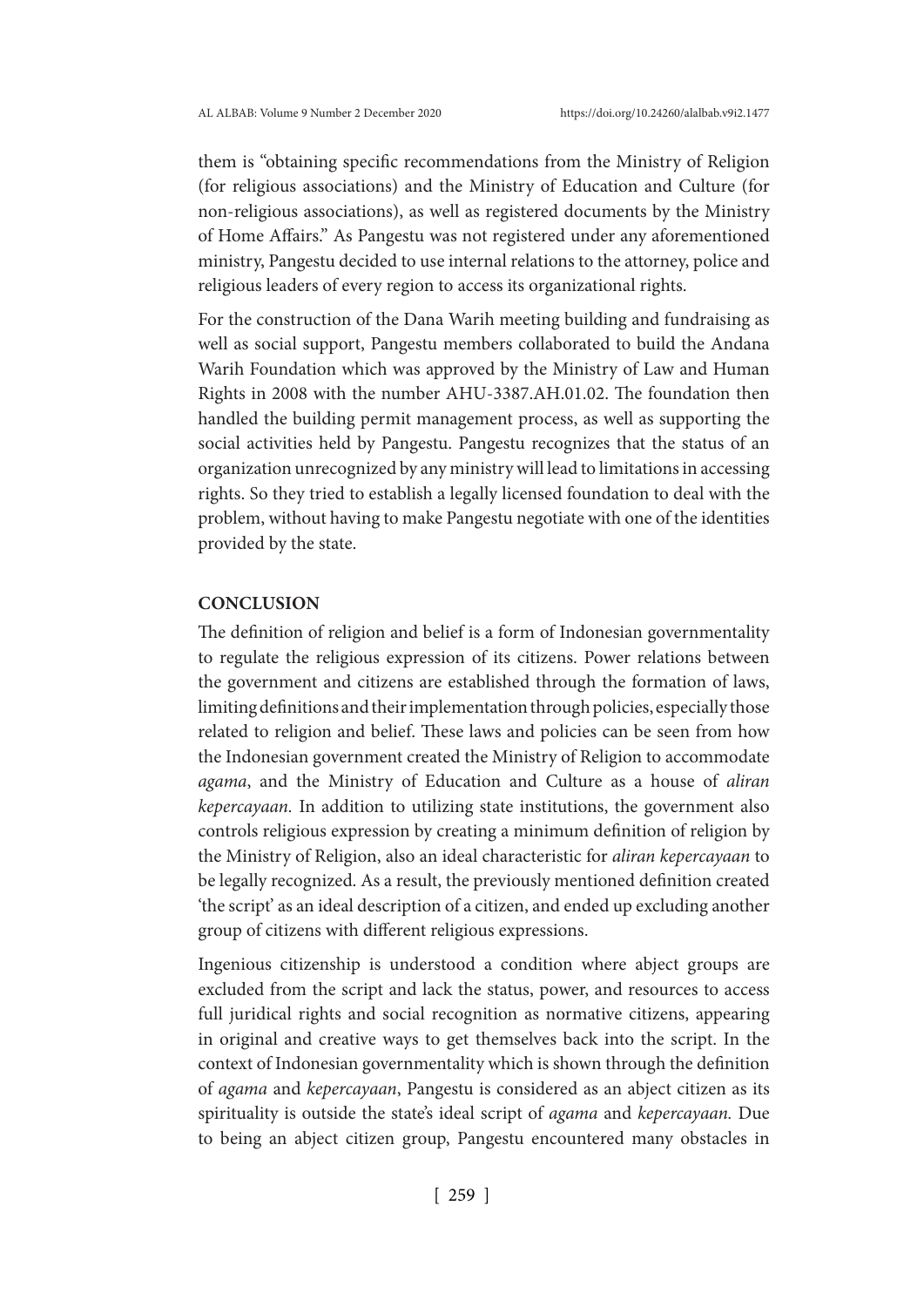accessing several administrative rights, such as permission to construct a meeting hall and making organizational deeds. Additionally, Pangestu could not register itself at the Ministry of Religion and the Ministry of Education and Culture.

Responding to the situation, the Pangestu has made various initiative to restore its rights. In anticipation of public suspicion and rejection, Pangestu built relationships with religious and community leaders in each region, utilized internal connection with the police force to permit activities in exchange for an organizational deed, and actively held a dialogue with the Ministry of Religion to maintain a clean image in front of the government. Regarding civil action, Pangestu established the Andana Warih Foundation, which is officially registered at the Ministry of Law and Human Rights as an intermediary for carrying out social activities. By setting up a separate formal foundation, Pangestu does not have to sacrifice its spiritual identity or merge into a religious or belief group as some other spiritual organizations do, but can still fulfill its organizational rights and needs. In conclusion, it is important to emphasize that groups of abject citizens like Pangestu were present due to the limited government 'script' containing rules, regulations, and definitions that are used as a means of control. The abject also appears as a logical consequence of 'governmentality' where the government does not fully see the aspirations of the citizens.

#### **BIBLIOGRAPHY**

- Atkinson, J. M. (1987). Religions in Dialogue: The Construction of an Indonesian Minority Religion. In E. b. Rodgers, *Indonesian Religions in Transition* (pp. 171-186). Tucson, AZ: University of Arizona Press.
- Bagir, Z. A. (2014). Memetakan Masalah dan Advokasi untuk Keragaman Agama. In R. W.-F. Hefner, *Mengelola Keragaman dan Kebebasan Beragama: Sejarah, Teori dan Advokasi* (pp. 1-18). Yogyakarta: CRCS.

\_\_\_\_\_\_\_\_\_ (2016). Mengkaji "Agama" di Indonesia. In E. S. Ma'arif, *Studi Agama di Indonesia: Refleksi Pengalaman* (pp. 15-34). Yogyakarta: CRCS.

- Bagir, Z. A. & Hefner, R. W. (2016). Christianity and Religious Freedom in Indonesia since 1998. In A. D. Ed: Hertzke, *Christianity and Freedom: Contemporary Perspectives Volume 2* (pp. 191-221). New York: Cambridge University Press.
- Butler, J. (1993). *Bodies That Matter, on The Discursive Limits of "Sex".* New York: Routledge.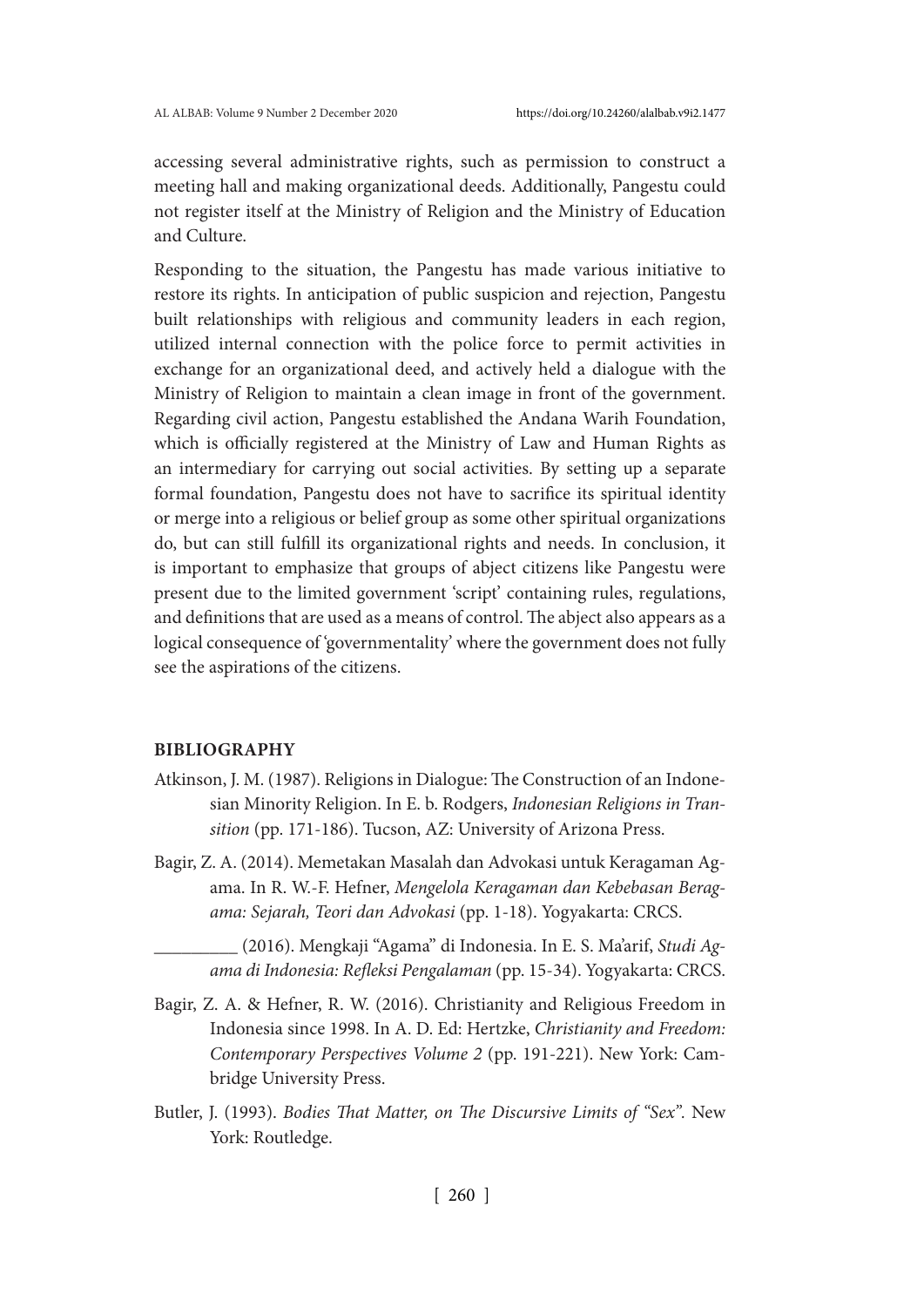- Dhakidae, D. (2003). *Cendekiawan dan Kekuasaan dalam Negara Orde Baru.* Jakarta: Gramedia Pustaka Utama.
- Foucault, M. (2007). *Security, Territory, Population. Lectures at the College de France 1977-1978.* New York: Palgrave Macmillan.
- Giddens, A. (1990). *The Consequences of Modernity.* Cambridge: Polity.
- Gillespie, P. (2007). Current Issues in Indonesian Islam: Analysing the 2005 Council of Indonesian Ulama Fatwa No. 7 Opposing Pluralism, Liberalis, and Secularism. *Journal of Islamic Studies 18 (2)*, 202-240.
- Hefer, R. W. (1993). *Conversion to Christianity: Historical and Anthropological Perspective on a Great Transformation.* Berkeley: University California Press.
- \_\_\_\_\_\_. (2014). Negara Mengelola Keragaman di Indonesia: Kajian mengenai Kebebasan Beragama sejak Masa Kemerdekaan. In R. W.-F. Hefner, *Mengelola Keragaman dan Kebebasan Beragama di Indonesia: Sejarah, Teori dan Advokasi* (pp. 23-36). Yogyakarta: CRCS.
- Hopf, T. (1998). The Promise of Constructivism in International Relations Theory. *International Security, Vol. 23, No. 1*, 171-200.
- Hurd, E. S. (2015). *Beyond Religious Freedom: The New Global Politics of Religion.* Princeton University Press.
- Indrakusuma, J. (1972). Pangestu, Suatu Pandangan Hidup Djawa. *Archipel, Vol. 4*, 32-45.
- Isin, Engin F., and Kim, R. (2007). Abject Spaces: Frontiers, Zones, Camps. In D. o. Masters, *The Logics of Biopower and The War on Terror* (pp. 181- 203). New York: Palgrave Macmillan.
- Lechner, F. (2007). Religious Rejection to Globalization. In M. Juergensmeyer, *Religion in Global Civil Society* (pp. 116-133). Oxford Scholarship Online.
- Lee, C. T. (2016). *Ingenious Citizenship: Recrafting Democracy for Social Change.* Durham: Duke University Press.
- Levine, P. (2003). *Prostitution, Race and Politics: Policing Veneral Disease in the British Empire.* New York: Routledge.
- Maarif, S. (2017). *Pasang Surut Rekognisi Agama Leluhur dalam Politik Agama di Indonesia.* Yogyakarta: CRCS.
- Mulder, N. (2007). *Mistisme Jawa.* Yogyakarta: LKiS.

\_\_\_\_\_\_. (1983). *Kebatinan dan Hidup Sehari-Hari Orang Jawa (Kelangsungan*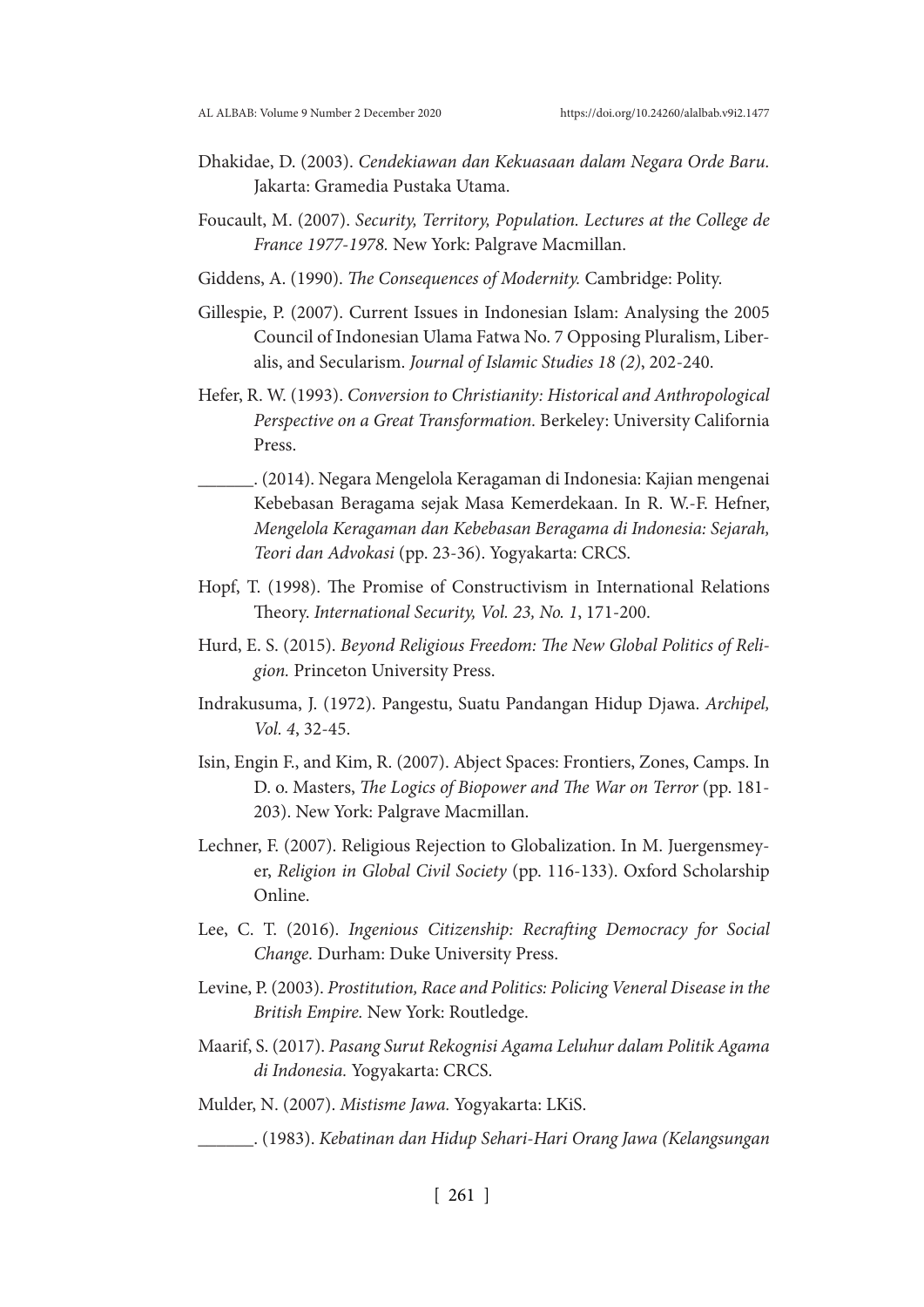*dan Perubahan Kultural).* Jakarta: Gramedia.

- Munifah, S. (2014). Perilaku Keagamaan Pemuda Muslim Pengikut Paguyuban Ngesti Tunggal Cabang Yogyakarta. *UIN Sunan Kalijaga*.
- Nyers, P. (2003). Abject Cosmopolitanism: the Politics of Protection in the Anti-deportation Movement. *Third World Quarterly, Vol 24, No 6*, 1069-1093.
- Picard, M. (2011). Introduction: 'Agama,' 'Adat,' and Pancasila. In e. b. Madinier, *The Politics of Religion in Indonesia: Syncretism, Orthodoxy, and Religious Contention in Java and Bali* (pp. 1-20). London: Routledge.
- Picard, M & Madinier, R. (2011). The Politics of Religion in Indonesia: Syncretism, Orthodoxy, and Religious Contention in Java and Bali. In M. a. Picard, *The Politics of Religion in Indonesia: Syncretism, Orthodoxy, and Religious Contention in Java and Bali* (p. xi). New York: Routledge.
- Scott, J. (1989). Everyday Forms of Resistance. *The Copenhagen Journal of Asian Studies*, 33-62.
- Shihab, A. (2007). *Membendung Arus; Merespons Gerakan Muhammadiyah Terhadap Penetrasi Misi Kristen di Indonesia.* Bandung: Mizan.
- Sihombing, Parulian, U., Fulthoni, AM at.al. (2008). *Menggugat Bakorpakem: Kajian Hukum terhadap Pengawasan Agama dan Kepercayaan di Indonesia.* Jakarta Selatan: The Indonesian Legal Resource Center.
- Soehadha, M. A. (2004). Umat Agama dalam Paguyuban Ngesti Tunggal. *Humanika, 17(1), Januari*, 51-70.
- Sopater, S. (1987). *Mengenal Pokok-Pokok Ajaran Pangestu.* Jakarta: Pustaka Sinar Harapan.
- Stahl, W. (2007). Religious Opposition to Globalization. In P. a. Beyer, *Religion, Globalization and Culture* (pp. 335-353). eBook.
- Stange, P. (2009). *Kejawen Modern: Hakikat dan Penghayatan Sumarah.* Yogyakarta: LKIS Pelangi Aksara.
- Subagya, R. (1976). *Kepercayaan, Kebatinan, Kerohanian, Kejiwaan dan Agama.* Yogyakarta: Kanisius.
- Subagya, R. (1981). *Agama Asli Indonesia.* Jakarta: Sinar Harapan dan Yayasan Citraloka.
	- \_\_\_\_\_\_. (2002). *Kepercayaan, Kebatinan, Kerohanian, Kejiwaan dan Agama.* Yogyakarta: Kanisius.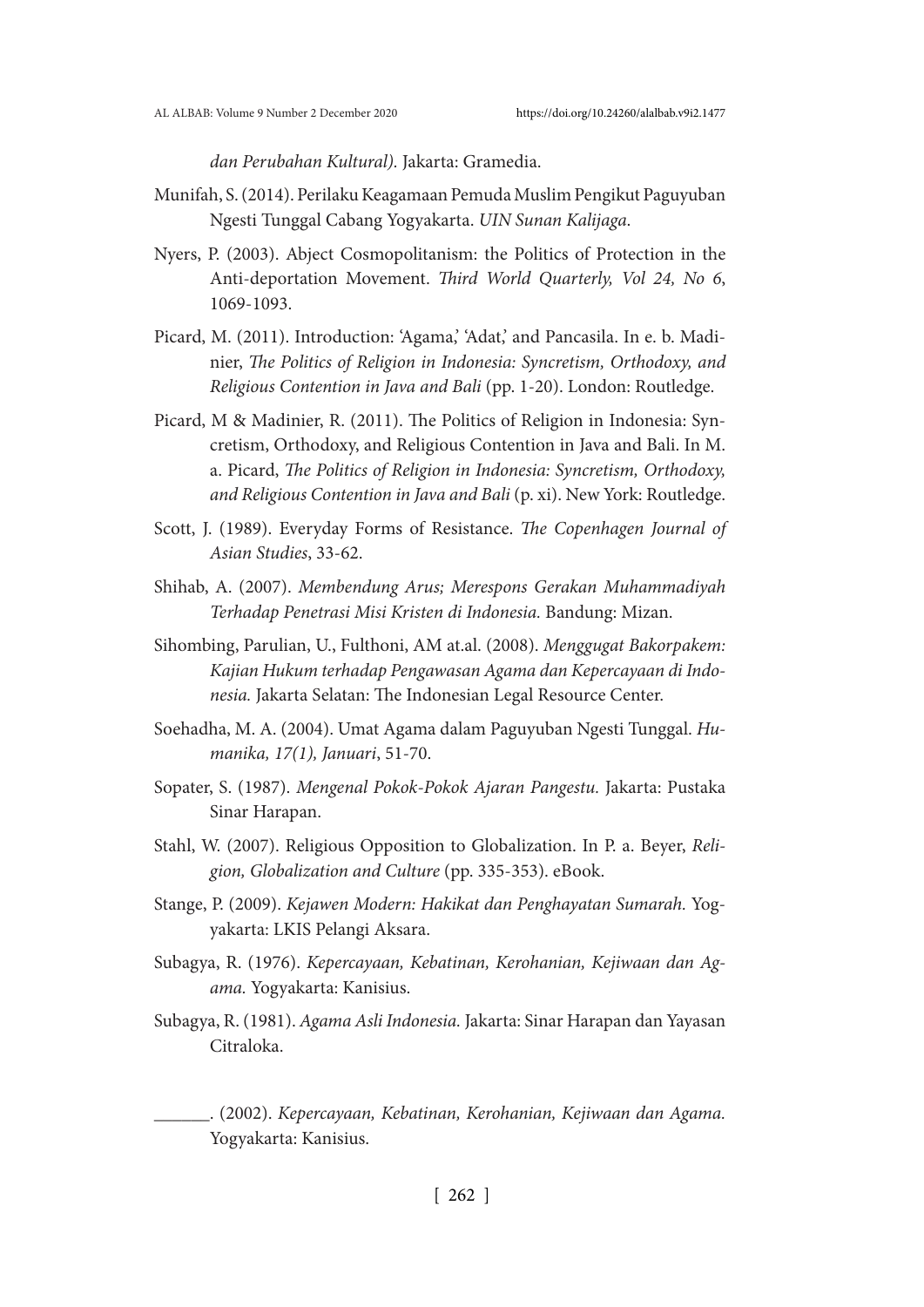- Sudarto. (2017). *Seri Laporan Kebebasan Beragama/Berkeyakinan: Kondisi Pemenuhan Hak Konstitusional Penghayat Kepercayaan Terhadap Tuhan Yang Maha Esa.* Jakarta: Pustaka Masyarakat Setara.
- Sutanto, T. D. (2011). *Menuntut Jaminan Konstitusi Penghayat Kepercayaan Terhadap Tuhan Yang Maha Esa.* Jakarta: Serial Kertas Posisi.
- Van der Kroef, J. M. (1961). New Religious Sects in Java. *Far Eastern Survey, Vol. 30 No. 2*, 18-25.
- Vasquez, M.A and Marquardt, M.F. (2003). *Globalizing The Sacred: Religion Across the Americas.* Rutgers University Press.